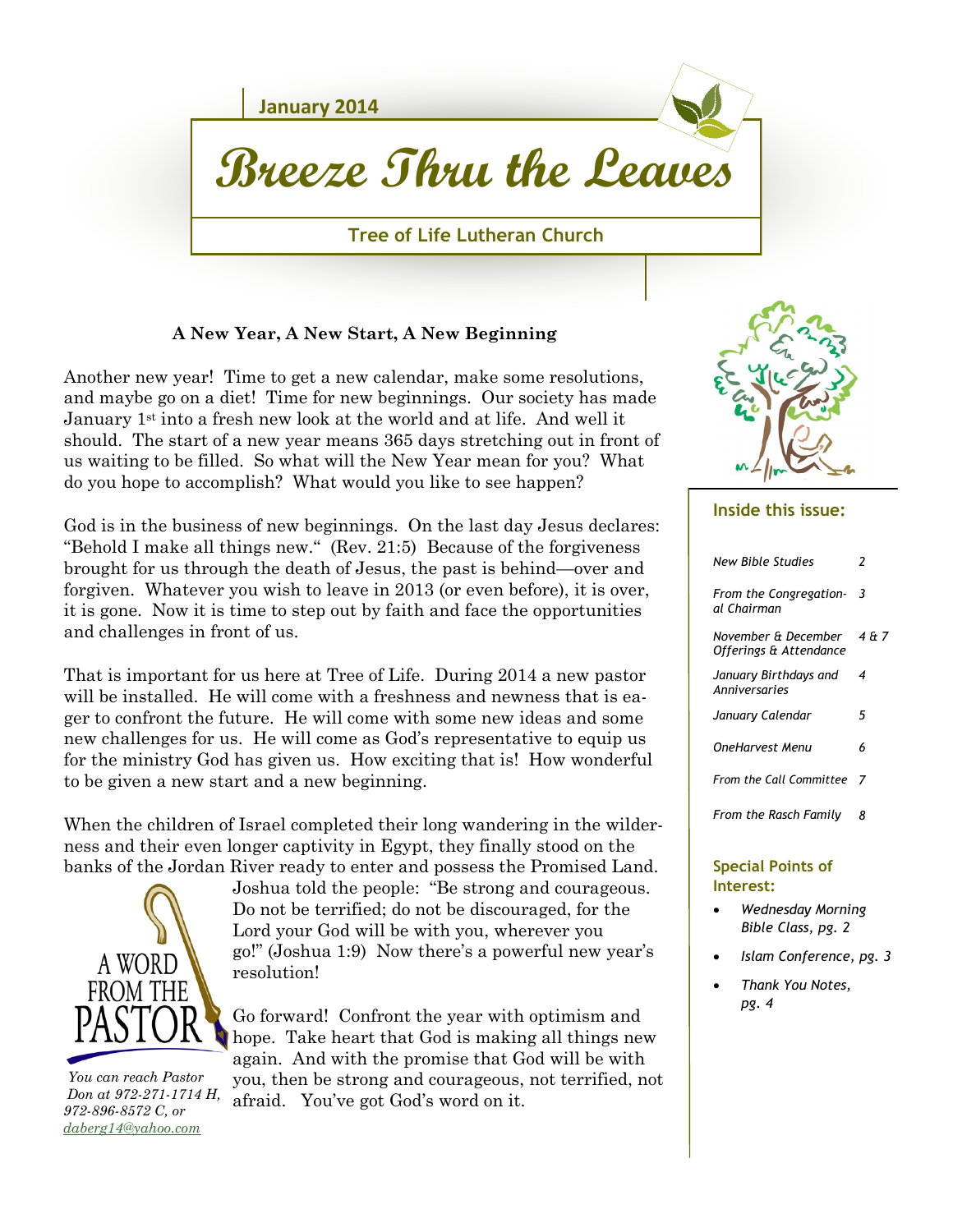## New Bible Study - "Come And See" The Gospel of John

**Starting Sunday, January 5 at 9 a.m., Pastor Don will lead the Sunday Bible Class through a study of the Gospel of John. Entitled "Come & See" the study will follow John's invitation to "come and see" who this Jesus really is. John's style and content is far different from Matthew, Mark, and Luke and presents many interesting insights to the your study of the life of Jesus. You are encouraged to attend. No previous Bible knowledge necessary!**

## Installation of Officers and Board Members

**All new officers and board members will be installed during services on Sunday, January 5th. We invite your prayers for these fine people as they assume their responsibilities in service to the Lord, His church, and to you.**

# Thursday Morning Bible Class Switches to Wednesday

**In order to assist Pastor Don, the members of the Thursday morning Bible class have graciously agreed to switch to Wednesday mornings at 10 a.m. The class will conclude their study of "The Story" on January 8th. The new class beginning on January 15th will be "The Odyssey Of St. Paul" by Dr. Paul Maier. Filmed entirely on location in Israel, Syria, Asia Minor, Greece, and Italy, this tour covers the life of the Apostle Paul from his birth in Tarsus to his schooling in Jerusalem and conversion on the road to Damascus. All the stations on his mission journeys follow, as well as his arrest in Jerusalem, imprisonment, and shipwreck voyage to Rome. A running commentary by Dr. Paul Maier makes this both a visual delight and an extremely vivid learning experience.**

| <b>INVESTMENT</b>            | <b>FIXED RATE</b> |            | <b>FLOATING RATE</b> |            |  |  |
|------------------------------|-------------------|------------|----------------------|------------|--|--|
|                              | Rate              | <b>APY</b> | Rate                 | <b>APY</b> |  |  |
| One Year Note*               | .750%             | .75%       | 0.250%               | 0.25%      |  |  |
| Three Year Note*             | 1.250%            | 1.26%      | 0.750%               | 0.75%      |  |  |
| Five Year Note*              | 1.750%            | 1.76%      | 1.500%               | 1.51%      |  |  |
| Flex Savings                 | 0.500%            | 0.50%      |                      |            |  |  |
| ACCOUNTS FOR CONGREGATIONS   |                   |            |                      |            |  |  |
| Congregation Savings         | 1.000%            | 1.00%      |                      |            |  |  |
| <b>Building Fund Savings</b> | 1.750%            | 1.76%      |                      |            |  |  |

# Texas Church Extension Fund

◊-Rates subject to change. \* Subject to penalty for early withdrawal. Rates Reviewed Monthly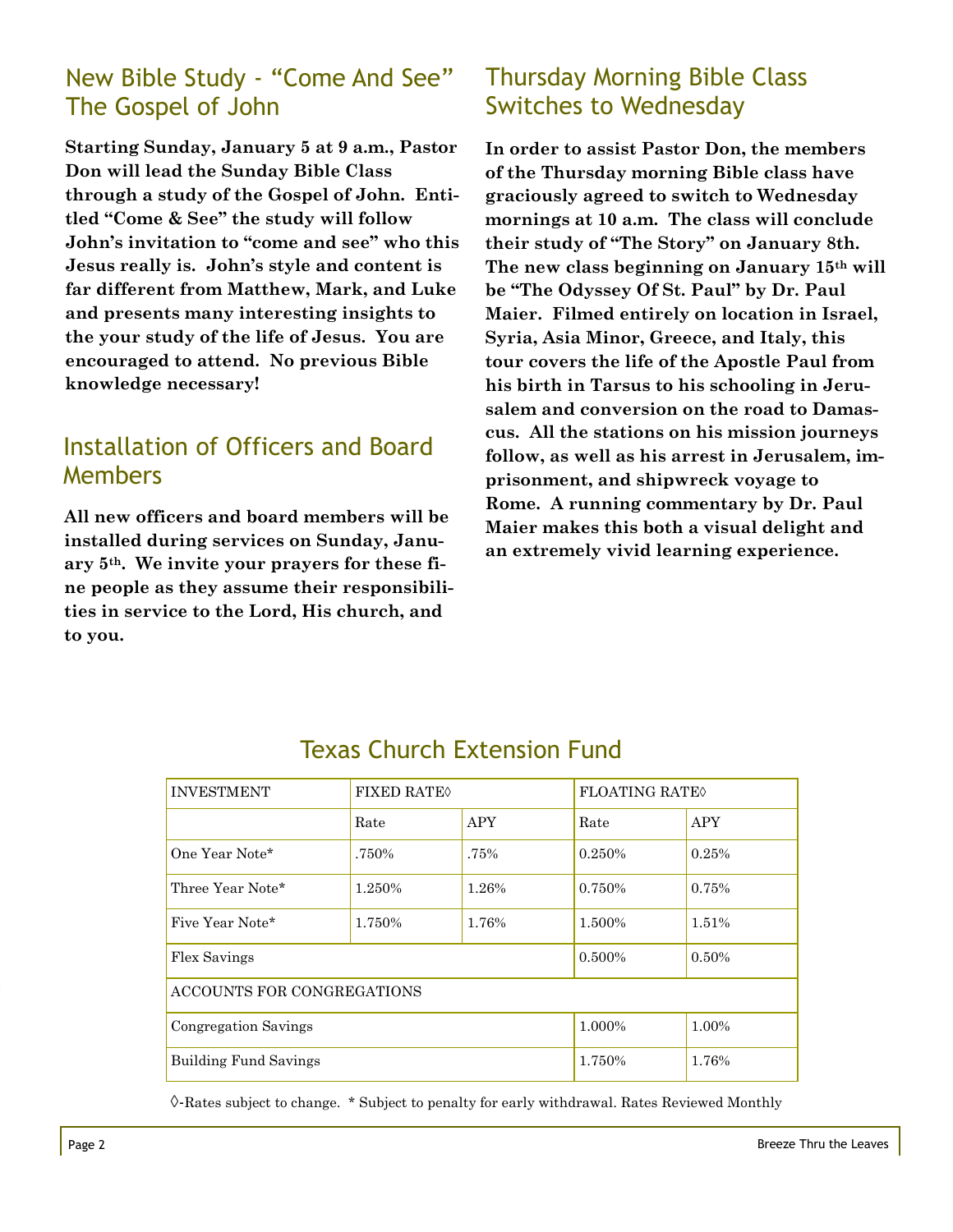# From the Congregational Chairman

### Brothers and Sisters in Christ.

New Year's Resolutions!!!!!! Does anybody else, other than me, have a hard time keeping them? I had all but given up on making one this year since the many times I had resolved to eat healthier, exercise and lose weight had not worked so well for me in the past. But then as I was sitting in church on December 15th my resolution for this year came to me. In the past I had always looked at the "Daily Readings" section of the green bulletin insert and thought that it would be a great guide for me to use to beef up my bible study (I must admit that I have neglected my personal study time, seeming too busy to fit it in). Unfortunately, I would come to church the next Sunday and realize that I had not pulled out the green sheet at all that week and once again put it on my "to do" list for the next week. This continued with the same results for quite some time until December 15th when I decided to not only put it on my agenda, but actually do it. My thought was that I would start on January 1, 2014, but God had other plans for me (I felt compelled to start on that very Sunday). You see, I had decided that I didn't have any idea what I was going to write for the January newsletter and so I would forego writing an article this time. THIS IS WHERE "THE GOD THING" HAPPENED.

As I was reading the passage for that day a particular verse jumped out at me. In John's letter to the Church in Philadelphia found in Revelation 3, he writes, *"I know that you have little strength, yet you have kept my word and have not denied my name".* Wow, this sure does seem to describe us at

this point in our ministry. He goes on to encourage them and writes, *"I am coming soon. Hold on to what you have, so that no one will take your crown".* As we continue on with our search for our new full time Pastor, I pray that we all "hold on to what we have", and stay patient as we wait to see who God has planned to be our shepherd that will be "coming soon". Hold each other up in prayer and encourage each other in whatever resolutions may have been made this year. I hope all of you will be blessed with your "New Year's Resolutions" as I have.

The reading for December 17<sup>th</sup> had a wonderful prayer in it. *"O Lord, be gracious to us; we long for you. Be our strength every morning, our salvation in time of distress".*

In His Service,

Linda Hill

North Texas Free Conference

# **"Who is the Real Enemy - Islam or Christianity?"**

Friday—Saturday...January 24-25, 2014 At Faith Lutheran Church 1701 East Park Blvd., Plano, TX 75074 www.faithplano.org

*More details about this event are located in the Information Center in the Fellowship Hall*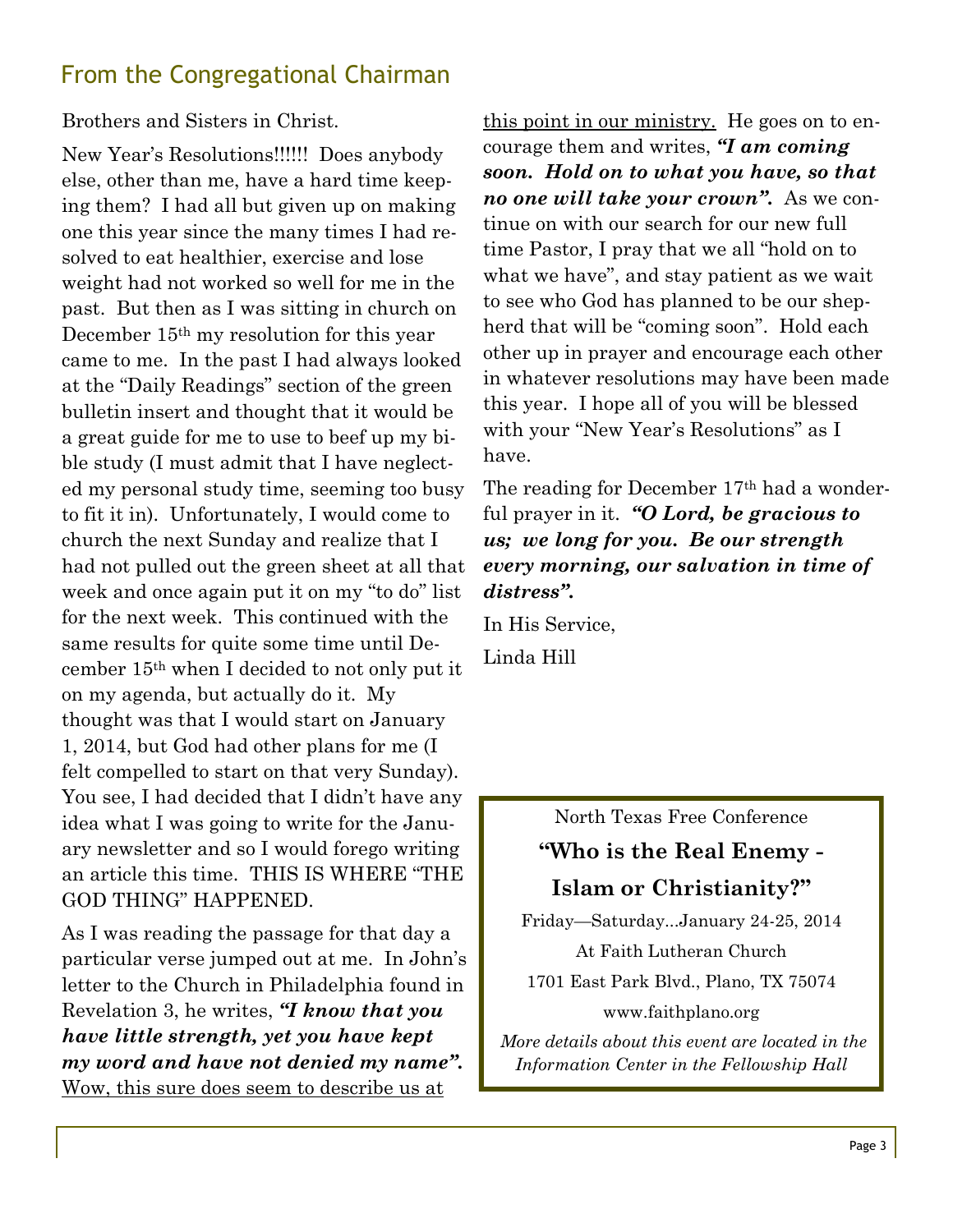| Birthdays<br>Celebrate |         | E<br>$\overline{C}$<br>Ľ<br>S<br>V<br>Ľ<br>L<br>$\overline{C}$<br>S |
|------------------------|---------|---------------------------------------------------------------------|
| Jeanette Green         | $1 - 1$ | J                                                                   |
| <b>Jeff Matzek</b>     | $1 - 1$ | K                                                                   |
| <b>Stacey Williams</b> | $1 - 4$ | L                                                                   |
|                        |         | $\mathsf{C}$                                                        |
| Allen Becker           | $1 - 5$ | K                                                                   |

| $1 - 11$ |
|----------|
| 1-11     |
| 1-12     |
| 1-14     |
| 1-21     |
| $1 - 23$ |
| $1 - 23$ |
| $1 - 23$ |
| $1 - 25$ |
| $1 - 26$ |
| $1 - 26$ |
| 1-26     |
| 1-28     |
| 1-29     |
| 1-30     |
|          |



Glenn & Doreen Watson 1-19

## Lutheran Hymn Festival

As a result of strong ticket sales and generous donors, the Lutheran Hymn Festival will be supporting the Lutheran Music Program with twelve \$500 scholarships toward their 2014 Lutheran Summer Music Academy. These scholarships are for Texas students. For more information about the summer academy go to www.lutheransummermusic.org and click on Prospective Students.

The 500th Anniversary of the Reformation will occur in 2017. The Lutheran Hymn Festival Board of Directors wanted to be "first in line" to launch this celebration. The festival will take place in 2016, hopefully one of the last two Sundays of September according to our regular three year schedule. By having the festival in 2016, congregations will have time to plan their own Reformation Celebration in the anniversary year of 2017. Mark you calendars!!!

### Thank you!

*Thank you all who have given gifts to Tree of Life in memory of Ellie Silbernagel. Your kindness and generosity are greatly appreciated.*

> *God's Blessings to each of you, Art & Don Silbernagel*

| <b>DATE</b> | <b>SS</b> | Worship                   | General<br><b>Offering</b> | Growing<br>To the<br><b>Future</b> | <b>Mission</b><br><b>Tithe</b> |
|-------------|-----------|---------------------------|----------------------------|------------------------------------|--------------------------------|
| 11/3/13     | 29        | 78                        | $$6,755*$                  | \$500                              | \$676                          |
| 11/10/13    | 37        | 81                        | $$4,013*$                  | \$400                              | \$401                          |
| 11/17/13    | 24        | 83                        | $$3,726*$                  | \$300                              | \$373                          |
| 11/24/13    |           |                           | $$5,263*$                  | \$1,000                            | \$526                          |
|             |           | <b>Total for November</b> | $$19,757*$                 | \$2,200                            | \$1,976                        |

### Offerings and Attendance for November

\*Planned for each week—\$4,738; Planned for in November—\$18,952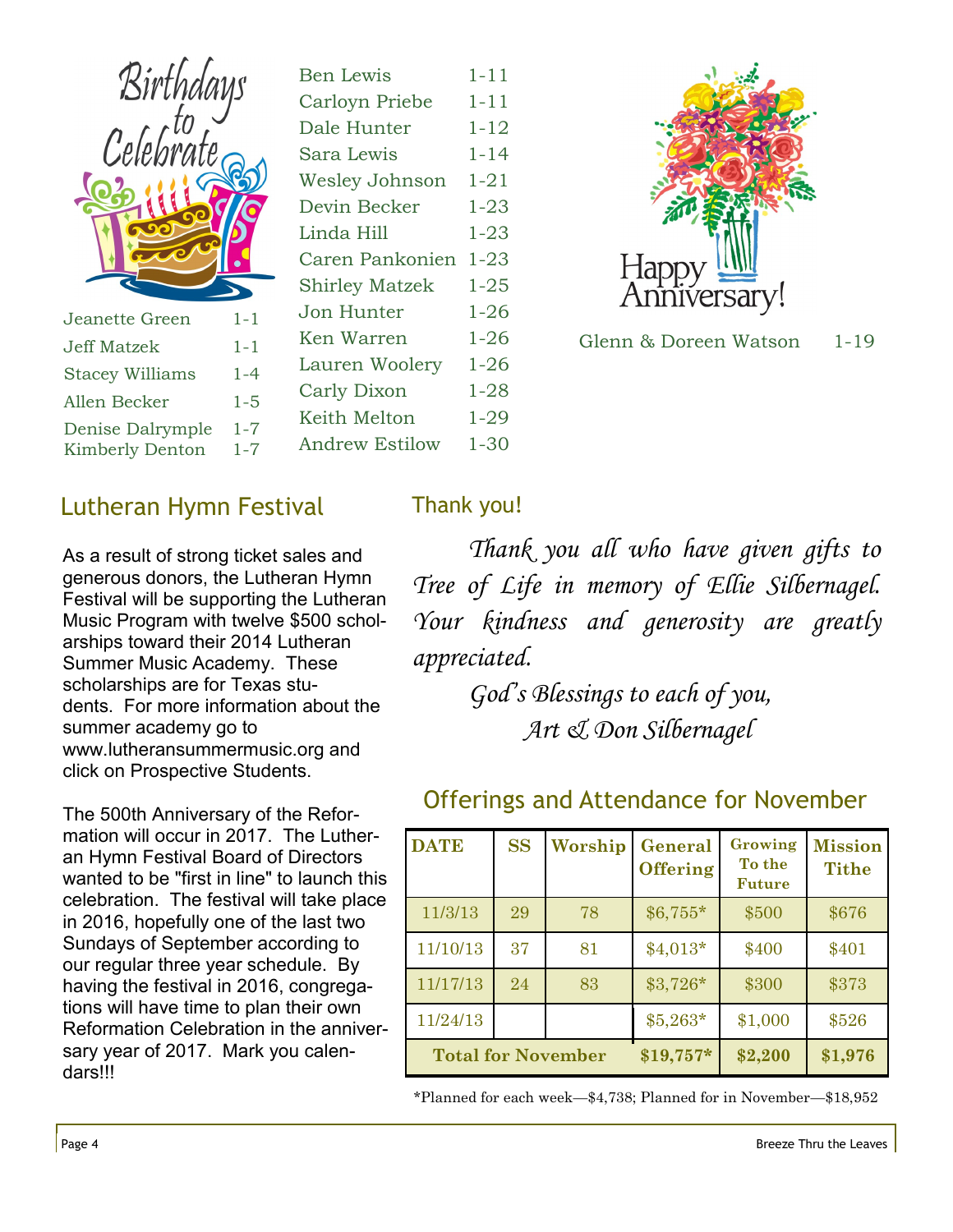# Special Voter's Meeting January 19, 2014

Purpose: The possible calling of a Seminary Graduate as the full time Pastor of Tree of Life

Greetings from the Call Committee,

We have completed the initial phase of the call process, the self evaluation of Tree of Life. The next phase is generally to get a list of candidates from the district and start evaluating those candidates for a possible call to TOL. We are however, at a unique time of the year. The time of the year when the seminaries start the process of placing May graduates into their first congregations.

Most seminarians graduate in May of each year, and are placed as full time Pastors in vacant congregations. Congregations must state their desire to make themselves available, and seek to have a new graduate as their full time Pastor.

The timing is such that the Seminary needs to know if a congregation wants to make itself available for a candidate by February, 2014.

That is why we are having a voter's meeting in January to determine if we want to make our congregation available for a new seminary graduate.

Some things to consider in making this decision:

There is no guarantee that we will have a new Pastor out of this process, but there is a very good likelihood that we could have a new full time

# Offerings and Attendance for December

| <b>DATE</b>               | <b>SS</b> | 11:00 | General<br><b>Offering</b> | Growing<br>To the<br><b>Future</b> | <b>Mission</b><br><b>Tithe</b> |
|---------------------------|-----------|-------|----------------------------|------------------------------------|--------------------------------|
| 12/1/13                   | 39        | 83    | $$5,854*$                  | \$1,250                            | \$585                          |
| 12/8/13                   | 28        | 52    | \$2,985*                   | \$200                              | \$299                          |
| 12/1513                   | 47        | 98    | $$4,678*$                  | \$800                              | \$468                          |
| 12/22/13                  |           |       | $\star$                    |                                    |                                |
| 12/29/13                  |           |       |                            |                                    |                                |
| <b>Total for December</b> |           |       | $$13,517*$                 | \$1,120                            | \$1,352                        |

\*Planned for each week—\$4,738; Planned for in December—\$23,690

Pastor in place by June or July of 2014.

- There are many vacant congregations at this time. There is the possibility of a lengthy vacancy going through the traditional process. Some congregations are vacant for periods of many months to several years.
- While we love Pastor Berg and his service to our congregation, there may come a time when he may no longer be able to serve us as our vacancy Pastor, especially so, if we have an extended vacancy.
- The Seminary tries to match Pastors skill sets with congregational needs. They do not just pick names out of a hat. There is thought and reason in placing these men.
- New graduates while not having a lot of ministerial experience usually have a great deal of passion and energy for serving their new congregations.
- If we choose to accept a new graduate as our new Pastor we are providing a service to those men, the seminary, the districts and the LCMS as a whole in providing a place for the new graduates to start their ministries.

We will be happy to answer any questions you may have either before or at the voter's meeting.

Please plan to attend.

In Christ,

J.P. Hill